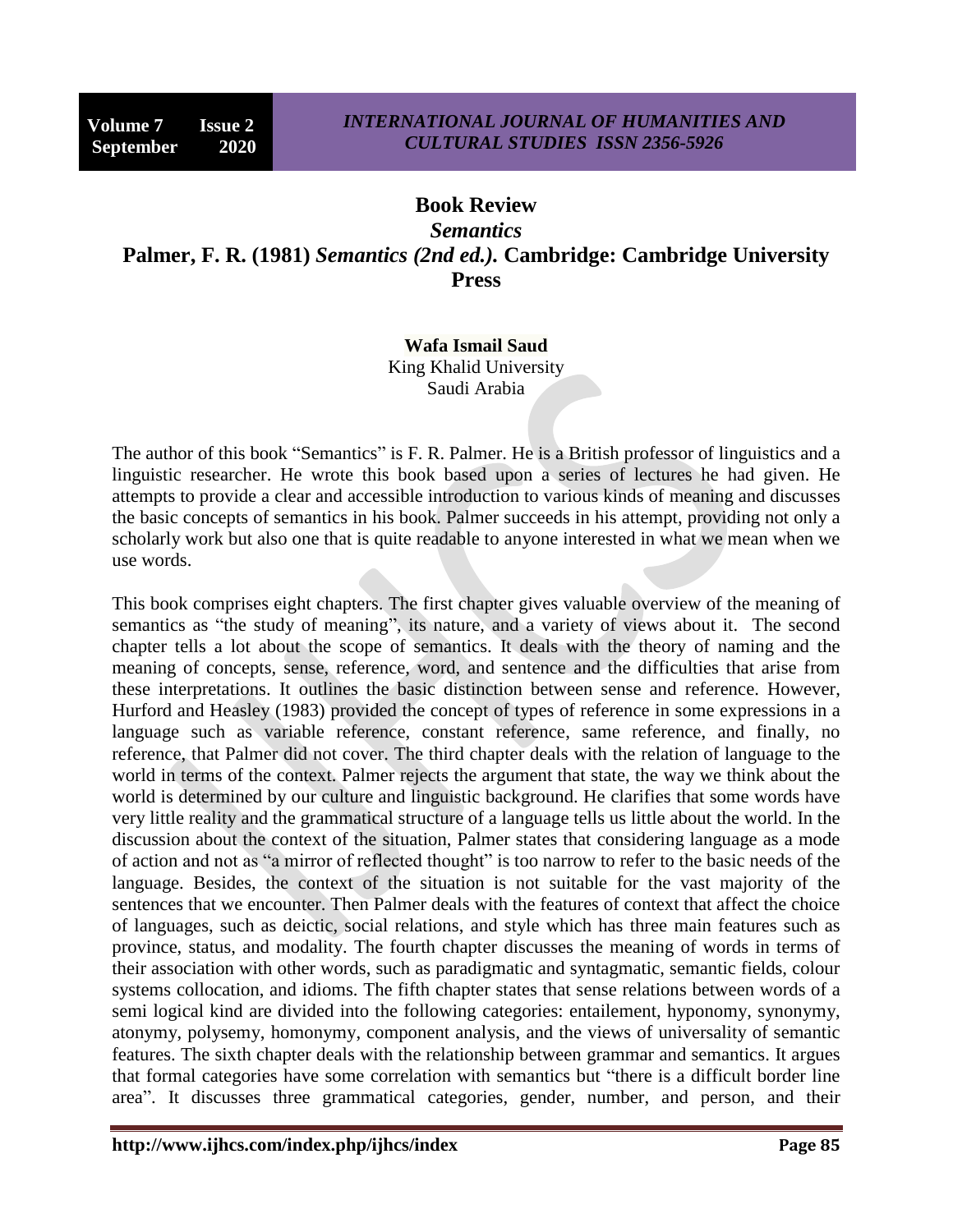relationship to semantics. Then it defines grammatical relations by the position of the noun phrases relative to the verb and to one another. In dealing with components and sentence, it states that componential analysis is not a simple way to provide the meaning of a sentence. Palmer seems not satisfied with the semantic representation of predicates and arguments to determine sentence meaning. Case grammar focuses on providing several cases and defining them in semantic terms. Palmer concludes that case grammar makes a sense in relating sentences but with some problems. When dealing with sentence types and modality, Palmer argues that there is a problem when declarative, interrogative, and imperative sentences function differently. The seventh chapter deals with the utterance of meaning; it discusses the meaning of spoken language, topic, comment, performatives, speech acts, presupposition, and implicatures. Palmer distinguishes between locutionary act and illocutionary act only; while Kempsen (1977) states, that in uttering a sentence, a speaker is involved in three different acts, where the speaker utters sentences with a particular meaning (locutionary act), and with a particular force (illocutionary act), and to achieve a certain effect on the hearer (perlocutionary act). Finally, the eighth chapter discusses the basic concepts of logic and how we can apply them to explain some linguistic phenomena. It states that there are two kinds of logic, a simple one which is sensible, and a formal one which is calculative. Palmer distinguishes between presuppositional logic that deals with relations between sentences, and predicate logic that deals with relations within sentences. To relate the logical framework to the world of experience, Palmer distinguishes between intention and extension. He states the advantages and problems of stating the world as an intentional world rather than stating it as a state of affairs. Finally, Palmer focuses on the sense properties of a sentence as being analytic or synthetic. On the other hand, Hurford and Heasley (1983) add a third type, which is a contradiction, where the sentence is always false as a result of the senses of the words in it.

In general, the organization and division of the book's content are good. The chapters have been written to be read independently of each other. This allows for following a different sequence or skipping or substituting some chapters with more appropriate material. The overall structure of the book provides a clear demonstration of each topic. The coverage of the book has the appearance of completeness. However, here are some suggestions which may help the reader:

First, it is recommended that there should be a glossary of basic terms which includes the terminology used in this book and may also cover other terms that readers may come across in their studies.

Second, it is suggested that the writer recommends a reading list for the relevant supporting references to the texts.

Third, the book can be supplemented with Hurford and Heasley (1983) book entitled Semantics: A coursebook as it has some practice exercises to help students monitor their progress and check their understanding.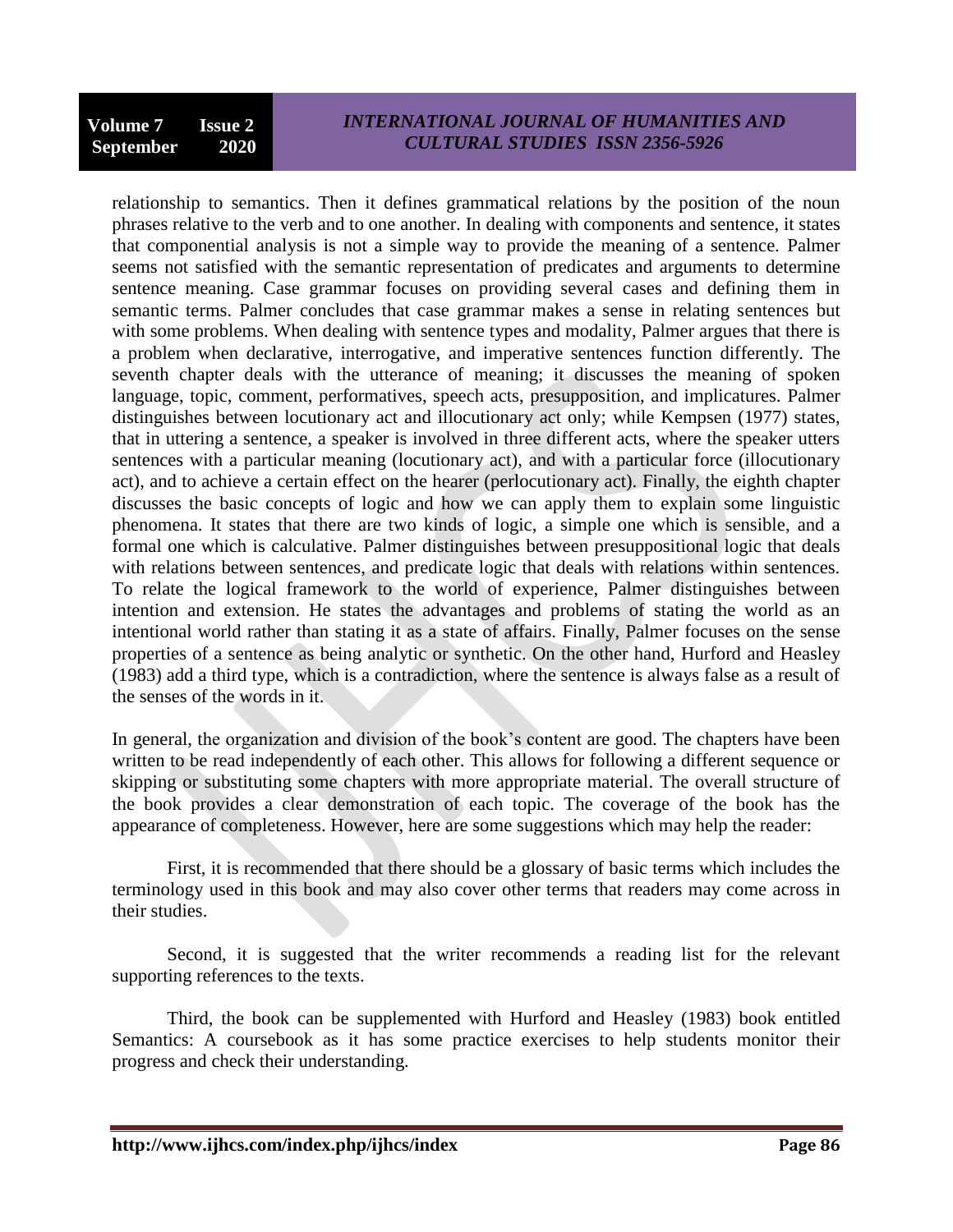**Volume 7 Issue 2 September 2020**

Finally, including the use of footnotes may help in explaining some more information for further understanding. In general, this book can be used as a reference source with each section somewhat on its own.

In short, this book is excellent for anyone who requires a thorough understanding of semantics. It provides a truly comprehensive introduction to various kinds of meanings and it supplies students with accessible and solid content. There is no doubt that this book is a major and valuable contribution to semantics.